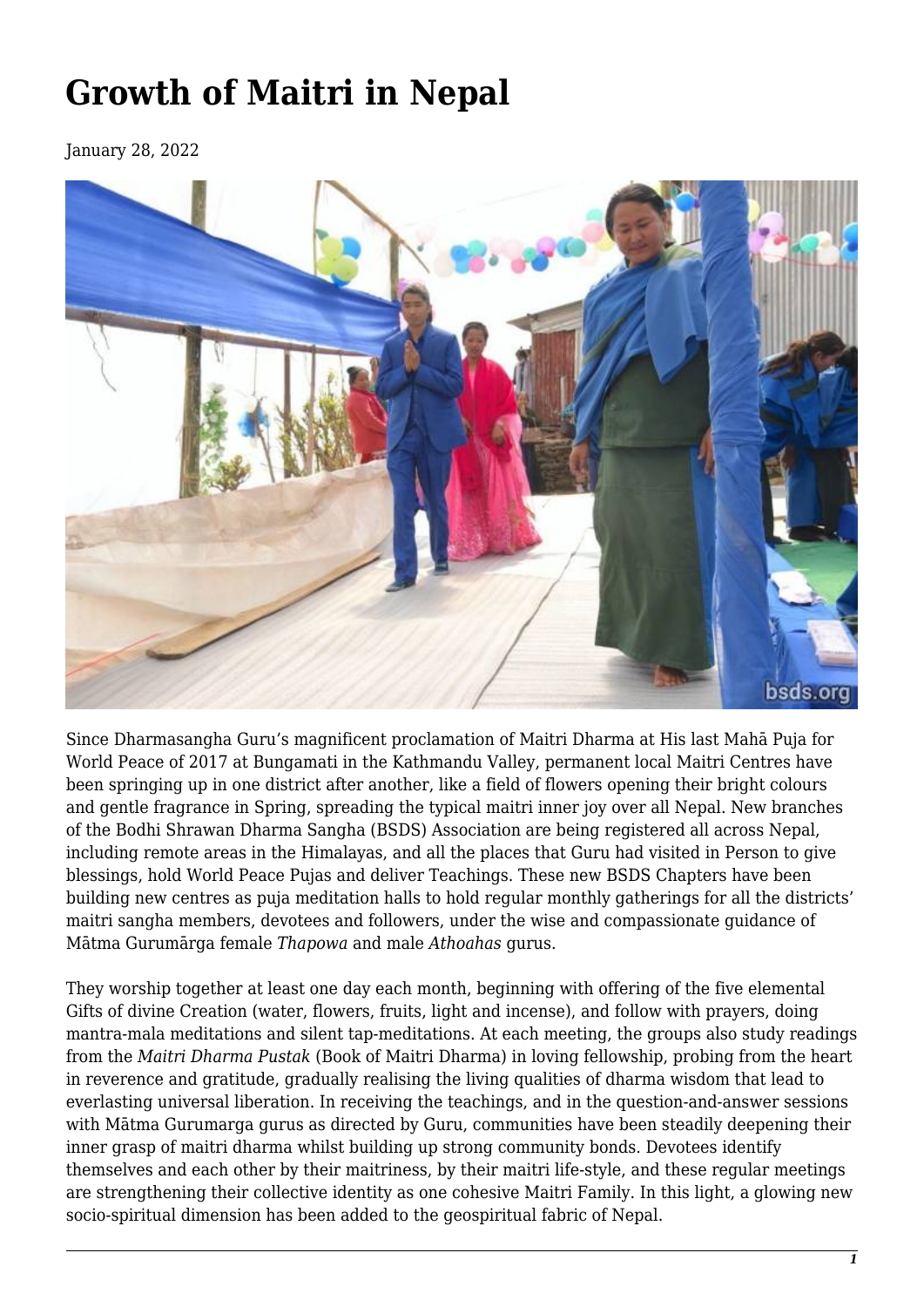Groups of Mātma Gurumārga gurus have been officiating in their respective Districts at various major rites of passage for sangha members, devotees and followers. These important occasions include nativities where new born babies receive their Maitri names bestowed by Guru; at weddings where a puja is held to join the two souls of bride and groom into one. This requires the respect and support of both families who must recognise, support and not impede the conjugal life of maitri dharma chosen by the new couple. In this light, some families new to Maitri Dharma, eventually ended up following the lifestyle that their child has married into, and began renouncing all meat and alcohol from then on as well.

Then there is the great send-off of the soul newly freed from its mortal body as it begins its 75-day journey to a heavenly realm with Mātma Gurumārga gurus' guidance so as not to get lost along the way. For this event all family, relatives and friends gather at the cremation place and watch or joining in respectful silence as the Mātma Guramārga *Athoahas* and *Thapowa* say the prayers of the Twenty-One Realms, enjoining the soul to stay strictly on the path. In Nepal, these simple funerary procedures are among the least costly and often very beautiful. For example a family may decide to cremate their beloved departed by the side of a rapidly flowing river, and following incineration of the whole body, disperse the ashes into the swift currents.

All attendees at such events share in the maitri practice of purity and non-violence, which means total abstinence from any meats, fish or alcohol, no matter what their usual diets entail. For this day of Maitri send-off celebration, everyone is willing to go vegan all day long, for love of their maitri hosts. In the past, many traditional Nepali rites of passage used to involve slaughter of live animals for the meat-based banquets.

In Maitri Dharma, the wedding of man and woman, too, has radically transformed past practices common in Nepal. Instantly noticeable is the total absence of the glitter and rustling of gold and silver jewellery like earrings, noserings, necklaces, bracelets and bangles. There is no gift-giving of any jewellery whatsoever from anyone to anyone else. The bride is freed of the usual elaborate make-up with heavy cosmetics, and wears a simple gown of light pink and the groom an outfit of maitri blue. The assembled guests in maitri coloured outfits of blue, green, pink and purple, are seated in the community maitri hall, facing the three officiating Mātma Gurumārga gurus at the front by a low table. Most of the other Mātma Gurumārga gurus are seated in front along the left wall, opposite the newly weds along the right wall, seated by a low table with two large vessels with beautiful white flowers.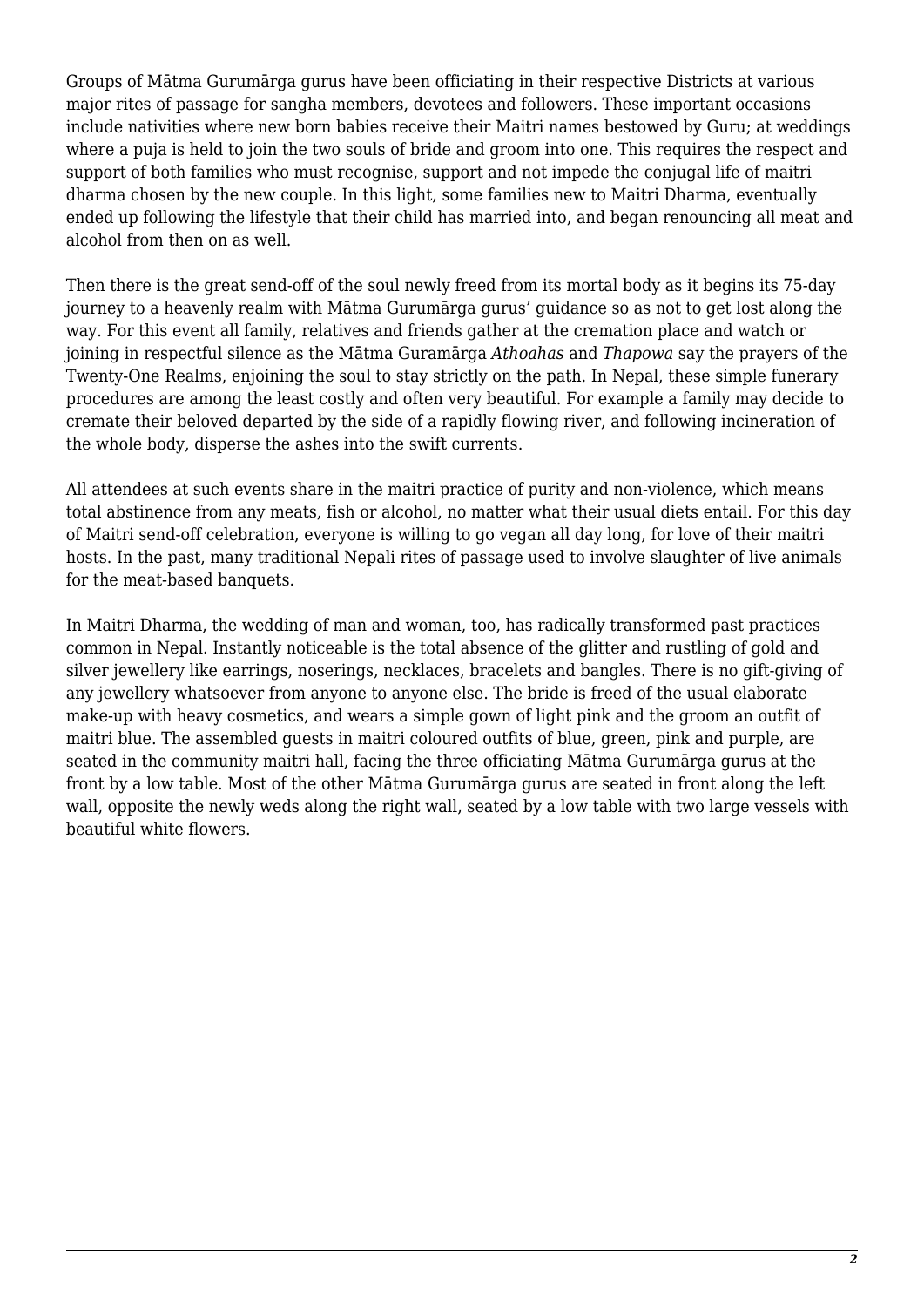

In Maitri the bride and groom are equal, and bygone traditions of the bride prostrating in total surrender to the groom or to his parents is replaced by her joining her beloved as an equal partner, with equal responsibilities and privileges, to share the rest of their conjoined life as one united single soul, to work with the greatest dedication for the benefit of Earth and the moksha-liberation of all living beings. At the request of the leading Mātma Gurumārga guru, they light the two oil lamps in front of them. All the guests, along with the new couple, reverently follow the Mātma Gurumārga gurus in chanting the prayers and mantras. Everyone having lit a lamp at the entrance and kindled the heartsoul for this auspicious union, is deeply immersed in the pervasive presence of Paramātma Gurunature in the hall. The entire wedding is one continuous worshipful celebration, and participants are immersed in maitribhav throughout. Although of immense social significance, maitri weddings are primarily a spiritual experience.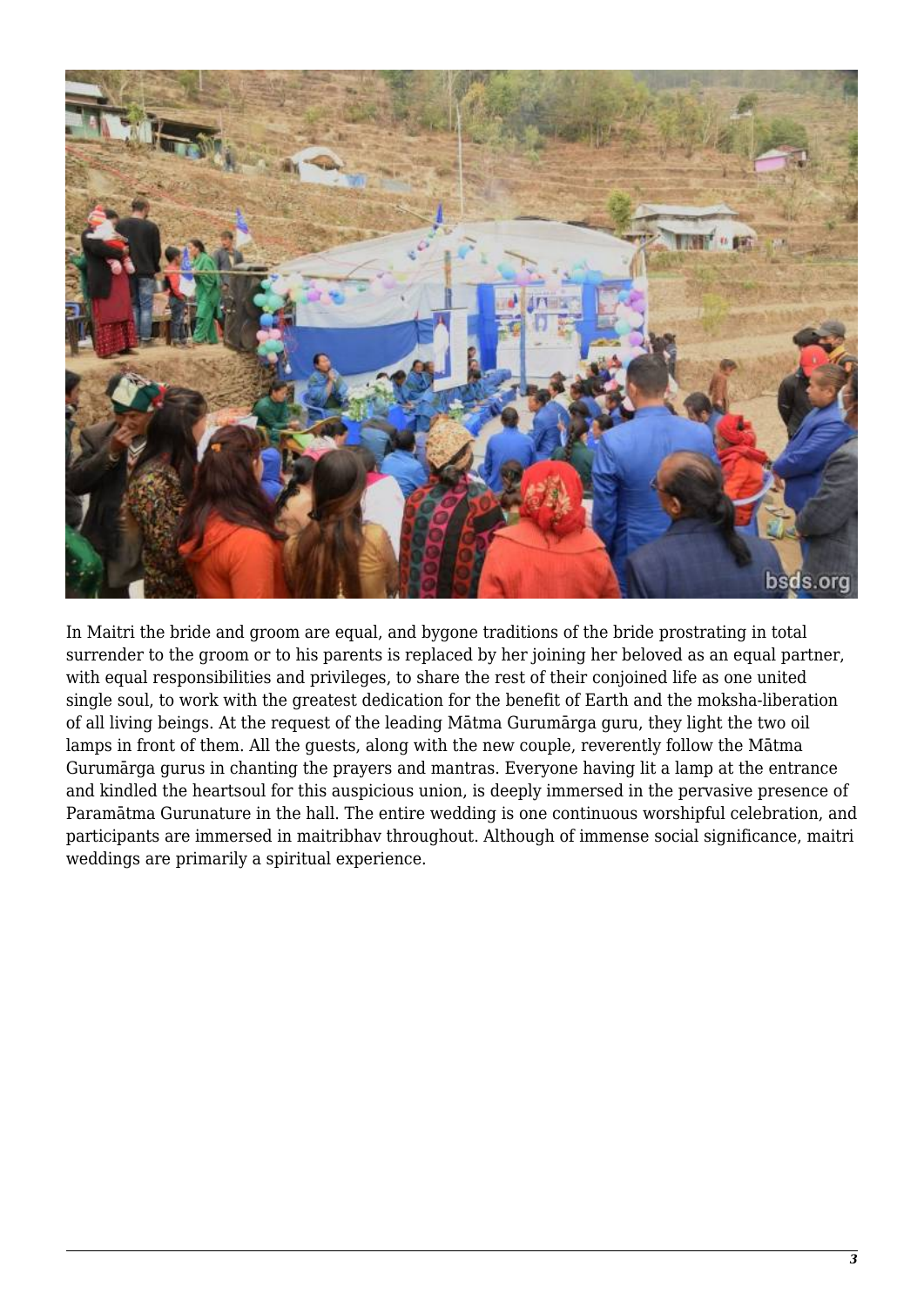

The significance of a maitri wedding is not rings, bangles, fancy dresses or decoration, but the intimate, strong and lasting bond with Paramātma as two souls are joined into one, from which point the bond becomes ever stronger. And for this purpose these two souls need Paramātma blessing to make the union fruitful. The wedding takes place as a full puja, with each partner helping the other strengthen their new common life-bond. This is how people in Nepal are coming to understand the real, internal meaning of marriage.

A remarkable development is seen in weddings where one of the partners comes into Maitri Dharma from a different background. The bride or groom may be from another religious background, but is here surrendering heart, soul and body to Maitri Dharma in order to be one with the partner. And for this the family too, takes on Maitri behaviour – at least for the day of the wedding celebration. Over the years it has become clear that in time, all the "new" families of the bride or groom coming into Maitri for the first time, have one after another decided to join the simple and pure life of Maitri Dharma where direct divine connection is unhampered by *any* extraneous material considerations.